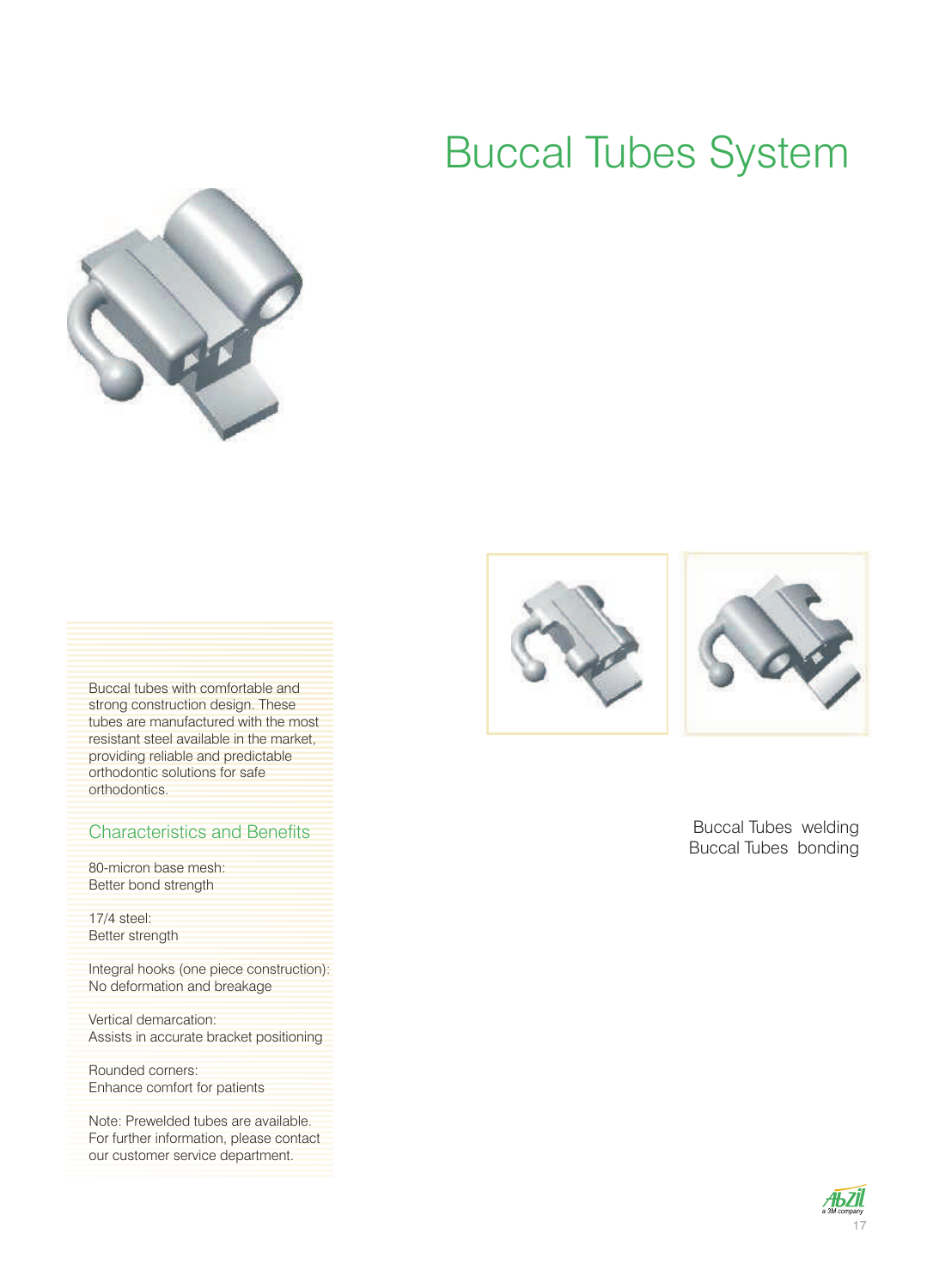#### Buccal Tubes - welding

| $U = UPPER$               |                             |               |             |                 | Offset Occlusal          |                                        | Lenath | Width         | Hdar                     | Slot .018   |                                 | Slot .022 |      |
|---------------------------|-----------------------------|---------------|-------------|-----------------|--------------------------|----------------------------------------|--------|---------------|--------------------------|-------------|---------------------------------|-----------|------|
| Tooth                     | Prescription                | Toraue        |             |                 |                          | Angulation Distal Gengival Convertible | (mm)   | <b>Distal</b> | Tube                     | Right       | Left                            | Right     | Left |
| <b>First Molar Single</b> | Roth                        | $-10^{\circ}$ | $0^{\circ}$ | $10^{\circ}$    | $\overline{\phantom{a}}$ | Yes                                    | 3.5    | Yes           | $\overline{\phantom{a}}$ |             | 336-877 336-878 336-977 336-978 |           |      |
|                           | <b>MBT</b>                  | $-14^{\circ}$ | $0^{\circ}$ | 10 <sup>o</sup> | $\overline{\phantom{a}}$ | Yes                                    | 3.5    | Yes           | $\overline{\phantom{a}}$ |             | 336-873 336-874 336-973 336-974 |           |      |
|                           | Edgewise - $U/L$ - $D/E$ 0° |               | $0^{\circ}$ | $0^{\circ}$     | $\overline{\phantom{a}}$ | Yes                                    | 4.0    | Yes           | $\overline{\phantom{a}}$ | $300 - 201$ | 300-201 300-301 300-301         |           |      |



| <b>First Molar</b>        | Roth                | $-10^{\circ}$ | 0 <sup>o</sup> | 10 <sup>o</sup> | 0              | Yes            | 3.5 | Yes | .045                     |         |                 | 326-825 326-826 326-925 326-926 |                 |
|---------------------------|---------------------|---------------|----------------|-----------------|----------------|----------------|-----|-----|--------------------------|---------|-----------------|---------------------------------|-----------------|
| <b>Convertible Double</b> | Roth                | $-10^{o}$     | $0^{\circ}$    | 10 <sup>o</sup> | G              | Yes            | 3.5 | Yes | .045                     | 326-829 | 326-830         |                                 | 326-929 326-930 |
|                           | <b>MBT</b>          | $-14^{\circ}$ | $0^{\circ}$    | 10 <sup>o</sup> | 0              | Yes            | 3.5 | Yes | .045                     | 326-871 |                 | 326-872 326-971 326-972         |                 |
|                           | <b>MBT</b>          | $-14^{\circ}$ | $0^{\circ}$    | 10 <sup>o</sup> | G              | Yes            | 3.5 | Yes | .045                     | 326-873 |                 | 326-874 326-973 326-974         |                 |
|                           | Rickets - U/L - D/E | $0^{\rm o}$   | 0 <sup>o</sup> | $0^{\circ}$     | O/G            | No             | 3.5 | Yes | $\overline{\phantom{a}}$ |         | 342-011 342-011 |                                 |                 |
|                           | Edgewise            | $0^{\circ}$   | $0^{\circ}$    | $0^{\circ}$     | 0              | Yes            | 3.5 | Yes | .045                     | 326-805 |                 | 326-806 326-905 326-906         |                 |
|                           |                     |               |                |                 |                |                |     |     |                          |         |                 |                                 |                 |
| <b>First Molar</b>        | Roth                | $-10^{\circ}$ | 0 <sup>0</sup> | 10 <sup>o</sup> | $\mathbf 0$    | Yes            | 3.5 | Yes | .045                     | 340-821 |                 | 340-822 340-921                 | 340-922         |
| Convertible Triple        | <b>MBT</b>          | $-14^{\circ}$ | $0^{\circ}$    | 10 <sup>o</sup> | $\overline{0}$ | Yes            | 3.5 | Yes | .045                     | 340-873 |                 | 340-874 340-973 340-974         |                 |
| r,                        | Rickets             | $0^{\rm o}$   | $0^{\circ}$    | $0^{\circ}$     | G              | Yes            | 3.5 | Yes | .045                     | 340-011 | 340-012         |                                 |                 |
| B                         |                     |               |                |                 |                |                |     |     |                          |         |                 |                                 |                 |
| Second Molar Single       | Roth                | $-10^{o}$     | 0 <sup>0</sup> | 10 <sup>o</sup> | ä,             | N <sub>0</sub> | 3.5 | Yes | ٠                        | 324-211 |                 | 324-212 324-311                 | 324-312         |
|                           | <b>MBT</b>          | $-14^{\circ}$ | 0 <sup>o</sup> | 10 <sup>o</sup> | ٠              | No             | 3.5 | Yes | ۰                        |         |                 | 324-273 324-274 324-373 324-374 |                 |

Edgewise 0º 0º 0º - No 3.5 Yes - 324-001 324-002 324-101 324-102

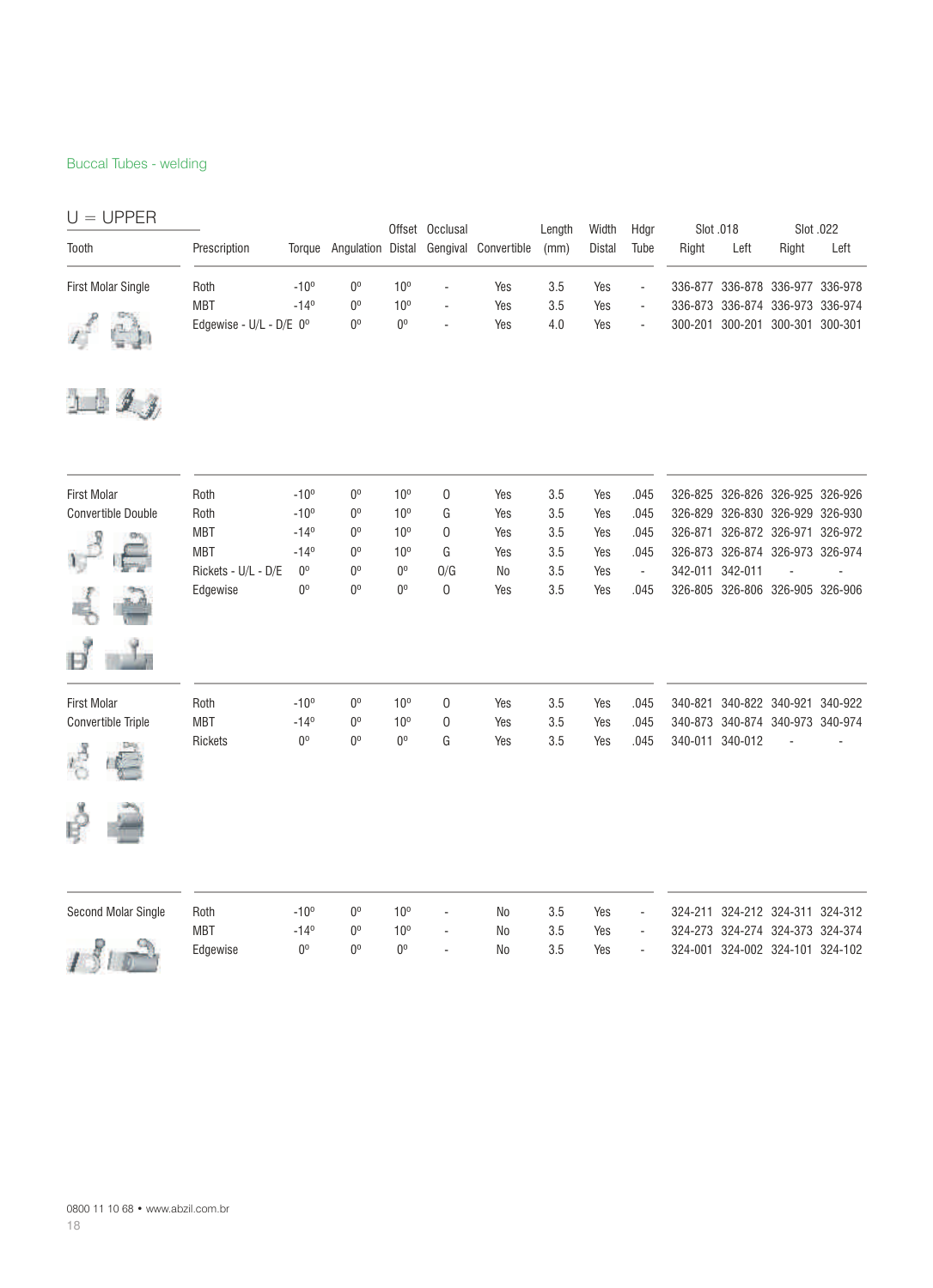# Buccal Tubes System

| $L =$ LOWER                 |              |               |             |                | Offset Occlusal          |                                               | Length | Width         | Hdar   | Slot .018 |      | Slot .022                       |                                 |
|-----------------------------|--------------|---------------|-------------|----------------|--------------------------|-----------------------------------------------|--------|---------------|--------|-----------|------|---------------------------------|---------------------------------|
| Tooth                       | Prescription |               |             |                |                          | Torque Angulation Distal Gengival Convertible | (mm)   | <b>Distal</b> | Tube   | Right     | Left | Right                           | Left                            |
| <b>First Molar Single</b>   | Roth         | $-25^{\circ}$ | $0^{\circ}$ | $5^{\circ}$    | $\overline{\phantom{a}}$ | Yes                                           | 3.5    | Yes           | $\sim$ |           |      | 336-813 336-814 336-913 336-914 |                                 |
| $\mathcal{L}_{\mathcal{L}}$ | <b>MBT</b>   | $-20^\circ$   | 0°          | 0 <sup>0</sup> | $\overline{\phantom{a}}$ | Yes                                           | 3.5    | Yes           | $\sim$ |           |      |                                 | 336-815 336-816 336-915 336-916 |

| <b>First Molar</b>         | Roth - Retangular       | $-25^{\circ}$ | $0^{\circ}$    | 5 <sup>o</sup> | G                        | Yes            | 3.5 | Yes | $\overline{\phantom{a}}$ |                 | 342-813 342-814 342-913 342-914 |  |
|----------------------------|-------------------------|---------------|----------------|----------------|--------------------------|----------------|-----|-----|--------------------------|-----------------|---------------------------------|--|
| <b>Convertible Double</b>  | Roth - Pla              | $-25^{\circ}$ | $0^{\circ}$    | 5 <sup>o</sup> | G                        | Yes            | 3.5 | Yes | .045                     |                 | 339-813 339-814 339-913 339-914 |  |
| $\mathbf{V}_{\text{in}}$   | <b>MBT</b> - Retangular | $-20^\circ$   | 0 <sup>o</sup> | 0 <sup>o</sup> | G                        | Yes            | 3.5 | Yes | $\overline{\phantom{a}}$ |                 | 342-815 342-816 342-915 342-916 |  |
|                            | MBT - Pla               | $-20^\circ$   | 0 <sup>o</sup> | 0 <sup>o</sup> | G                        | Yes            | 3.5 | Yes | .045                     |                 | 339-815 339-816 339-915 339-916 |  |
| Фź                         | Rickets - U/L - ED      | $0^{\rm o}$   | $0^{\circ}$    | $0^{\circ}$    | O/G                      | Não            | 3.5 | Yes | $\overline{\phantom{0}}$ | 342-011 342-011 |                                 |  |
| $\mathbf{W}$               |                         |               |                |                |                          |                |     |     |                          |                 |                                 |  |
|                            |                         |               |                |                |                          |                |     |     |                          |                 |                                 |  |
| <b>Second Molar Single</b> | Roth                    | $-25^{\circ}$ | $0^{\circ}$    | 5 <sup>0</sup> | $\overline{\phantom{a}}$ | N <sub>0</sub> | 3.5 | Yes | $\overline{\phantom{0}}$ |                 | 324-231 324-232 324-331 324-332 |  |
|                            | <b>MBT</b>              | $-10^{o}$     | 0 <sup>0</sup> | 0 <sup>o</sup> | $\overline{\phantom{a}}$ | N <sub>0</sub> | 3.5 | Yes | $\overline{\phantom{0}}$ |                 | 324-293 324-294 324-393 324-394 |  |
|                            | Edgewise                | $0^{\circ}$   | $0^{\circ}$    | $0^{\circ}$    | $\overline{\phantom{a}}$ | N <sub>0</sub> | 3.5 | Yes | $\overline{\phantom{0}}$ |                 | 324-001 324-002 324-101 324-102 |  |

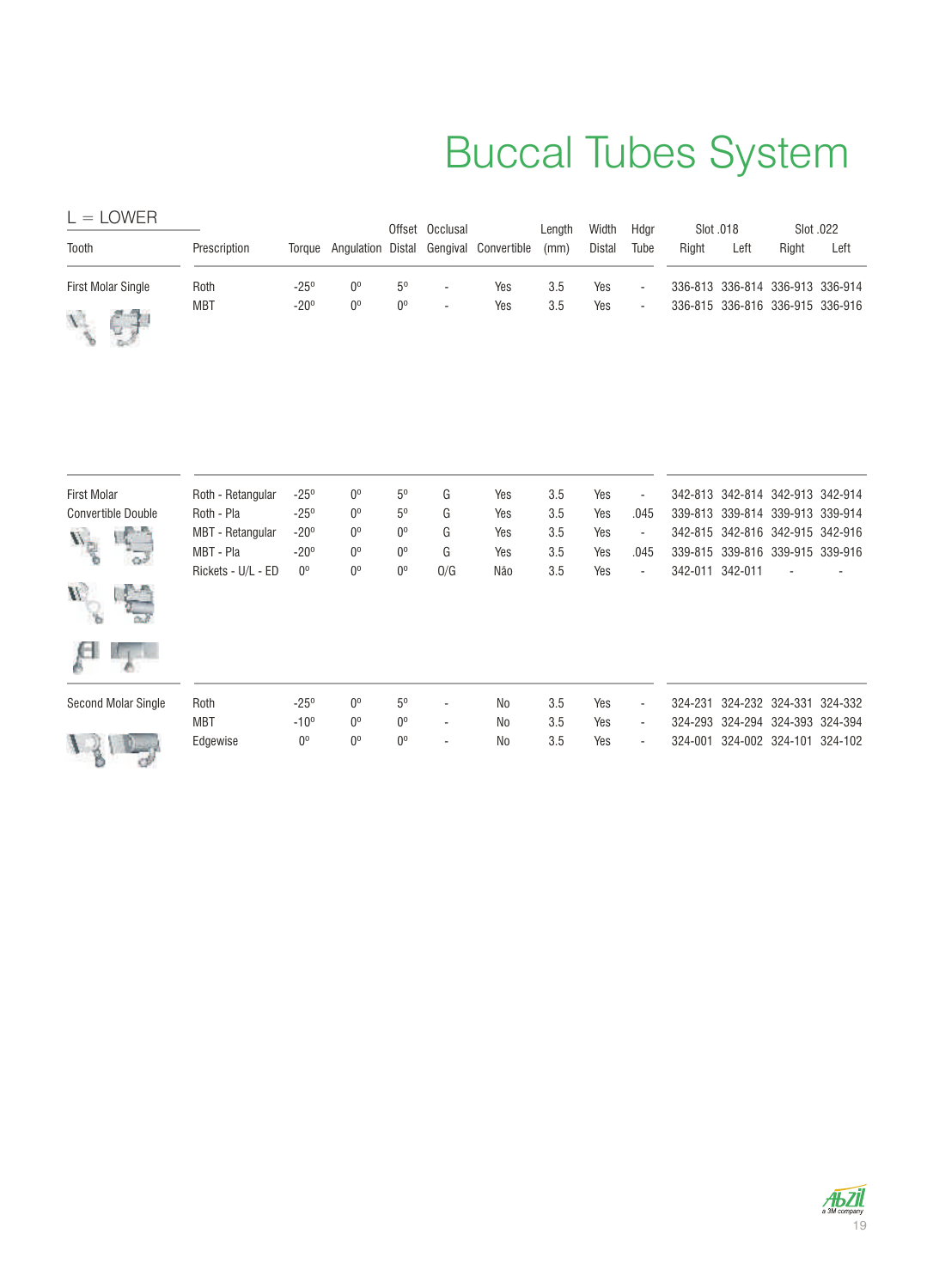#### Buccal Tubes bonding

| $U = UPPER$               |                         |                |                |                 | Offset Occlusal          |                                               | Length | Width         | Hdgr                     | Slot .018 |                 |                                 | Slot .022 |
|---------------------------|-------------------------|----------------|----------------|-----------------|--------------------------|-----------------------------------------------|--------|---------------|--------------------------|-----------|-----------------|---------------------------------|-----------|
| Tooth                     | Prescription            |                |                |                 |                          | Torque Angulation Distal Gengival Convertible | (mm)   | <b>Distal</b> | Tube                     | Right     | Left            | Right                           | Left      |
| <b>First Molar Single</b> | Roth                    | $-10^{o}$      | $0^{\rm o}$    | 10 <sup>o</sup> | $\overline{\phantom{a}}$ | Yes                                           | 3.5    | Yes           | $\blacksquare$           |           |                 | 351-821 351-822 351-921 351-922 |           |
|                           | <b>MBT</b>              | $-14^{\circ}$  | 0 <sup>0</sup> | 10 <sup>o</sup> | ÷,                       | Yes                                           | 3.5    | Yes           | $\overline{\phantom{a}}$ |           |                 | 351-873 351-874 351-973 351-974 |           |
|                           | Edgewise - U/L - D/E 0° |                | 0 <sup>0</sup> | 0 <sup>o</sup>  |                          | Yes                                           | 4.0    | Yes           | ä,                       |           |                 | 301-201 301-201 301-301 301-301 |           |
|                           |                         |                |                |                 |                          |                                               |        |               |                          |           |                 |                                 |           |
| <b>First Molar</b>        | Roth                    | $-10^{\circ}$  | $0^{\circ}$    | 10 <sup>o</sup> | 0                        | Yes                                           | 3.5    | Yes           | .045                     |           |                 | 351-832 351-833 351-932 351-933 |           |
| <b>Convertible Double</b> | Roth                    | $-10^{o}$      | $0^{\circ}$    | 10 <sup>o</sup> | G                        | Yes                                           | 3.5    | Yes           | .045                     |           |                 | 351-823 351-824 351-930 351-931 |           |
|                           | <b>MBT</b>              | $-14^{\circ}$  | $0^{\circ}$    | 10 <sup>o</sup> | 0                        | Yes                                           | 3.5    | Yes           | .045                     |           |                 | 351-834 351-835 351-934 351-935 |           |
|                           | <b>MBT</b>              | $-14^{\circ}$  | $0^{\circ}$    | 10 <sup>o</sup> | G                        | Yes                                           | 3.5    | Yes           | .045                     |           |                 | 351-275 351-276 351-375 351-376 |           |
|                           | Rickets - U/L - D/E     | $0^{\circ}$    | $0^{\circ}$    | $0^{\circ}$     | O/G                      | No                                            | 3.5    | Yes           | $\sim$                   |           | 351-015 351-015 | $\Box$                          |           |
|                           | Edgewise                | 0 <sup>o</sup> | 0 <sup>0</sup> | 0 <sup>0</sup>  | 0                        | Yes                                           | 3.5    | Yes           | .045                     |           |                 | 351-805 351-806 351-905 351-906 |           |
|                           |                         |                |                |                 |                          |                                               |        |               |                          |           |                 |                                 |           |
| <b>First Molar</b>        | Roth                    | $-10^{\circ}$  | $0^{\circ}$    | 10 <sup>o</sup> | $\mathbf 0$              | Yes                                           | 3.5    | Yes           | .045                     |           |                 | 351-826 351-827 351-926 351-927 |           |
| Convertible Triple        | <b>MBT</b>              | $-14^{\circ}$  | 0 <sup>0</sup> | 10 <sup>o</sup> | 0                        | Yes                                           | 3.5    | Yes           | .045                     |           |                 | 351-877 351-878 351-920 351-919 |           |
|                           | Rickets                 | 0 <sup>0</sup> | 0 <sup>0</sup> | 0 <sup>0</sup>  | G                        | Yes                                           | 3.5    | Yes           | .045                     |           | 351-011 351-012 |                                 |           |
|                           |                         |                |                |                 |                          |                                               |        |               |                          |           |                 |                                 |           |
|                           |                         |                |                |                 |                          |                                               |        |               |                          |           |                 |                                 |           |

| Second Molar Single | Roth     | -10°           | n° | 10°         | $\overline{\phantom{a}}$ | No | 3.5 | Yes | $\sim$ | 351-633 351-634 351-733 351-734 |  |
|---------------------|----------|----------------|----|-------------|--------------------------|----|-----|-----|--------|---------------------------------|--|
|                     | MBT      | $-14^{\circ}$  |    | 10°         | $\overline{\phantom{a}}$ | No | 3.5 | Yes | $\sim$ | 351-273 351-274 351-373 351-374 |  |
|                     | Edgewise | U <sub>0</sub> | ωo | $0^{\circ}$ | $\sim$                   | No | 3.5 | Yes | $\sim$ | 351-001 351-002 351-101 351-102 |  |